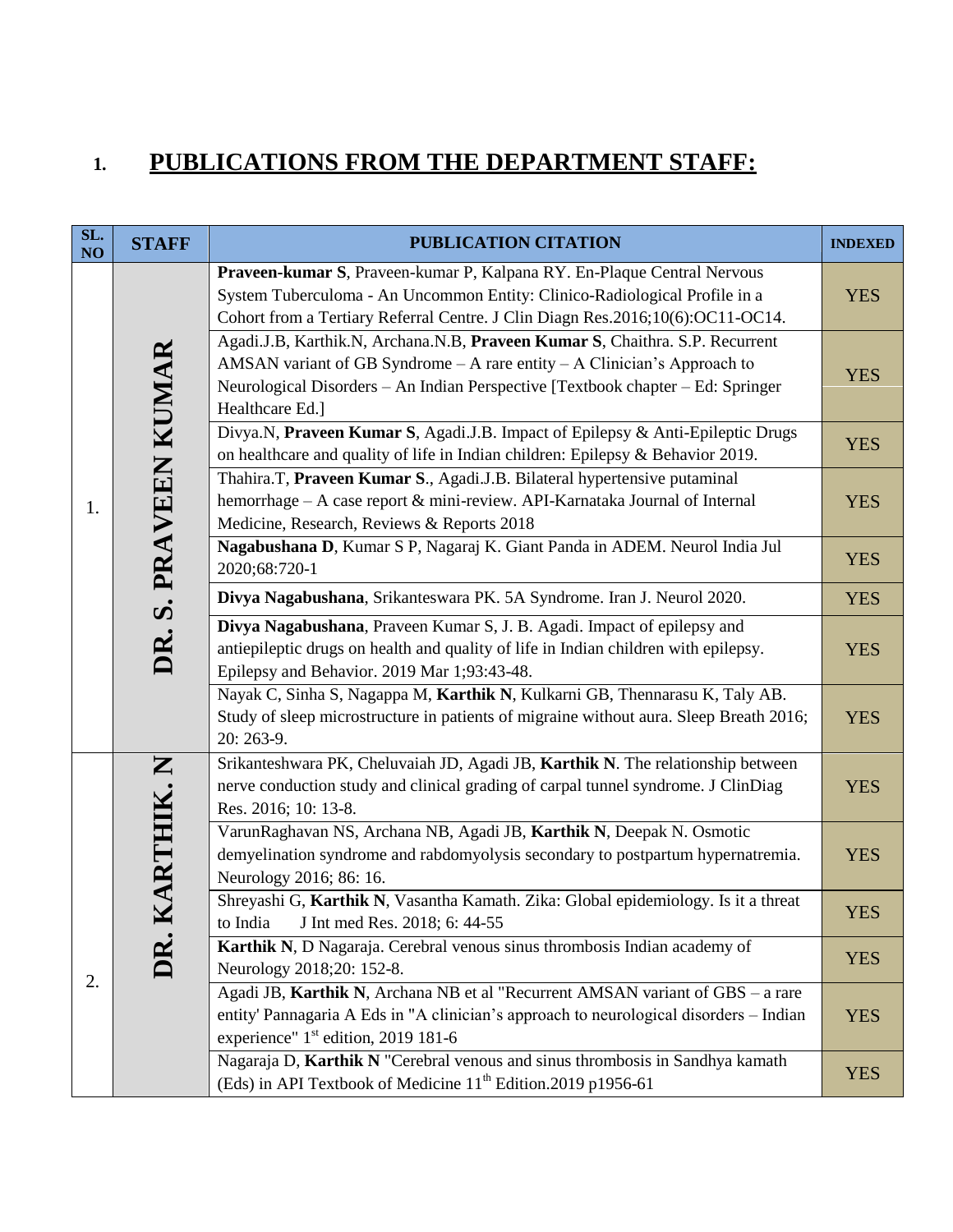| Karthik N, Chaithra SP. Spectrum of neurological disorders during pregnancy and<br>postpartum period from a tertiary hospital. Int J Adv Med. 2019;6(6)                                                                                                                      | <b>YES</b> |
|------------------------------------------------------------------------------------------------------------------------------------------------------------------------------------------------------------------------------------------------------------------------------|------------|
| Karthik N, Patil R. Prevalence and risk factors of restless legs syndrome in patients of<br>migraine without aura. Int J Adv Med. 2019;6(6) Journal of Neurosciences in Rural<br>Practice                                                                                    | <b>YES</b> |
| Pramod k, Sree Ranga P C, N. Agadi J B, Devadass P K/ Stroke in young<br>the missing<br>link: An insight in to clinical, etiological and radiological<br>profile/International journal of recent trends in science and<br>technology.July 2016;19 (3);447-448                | YES        |
| Pramod K, Sree Ranga P C, N Agadi J B, Devadass P K/looking beyond<br>pseudoseizure-stressing the clinical etiological profile of patients<br>presenting With Pseudoseizures/International journal of recent trends<br>in science and technology/july<br>2016;19 (3),452-453 | YES        |

| $\overline{\mathbf{M}}$<br>$\mathbf{\Theta}$ | <b>Pramod k</b> , Sree Ranga P C, N. Agadi J B, Devadass P K/ Stroke in young the missing<br>link: An insight in to clinical, etiological and radiological profile/International journal<br>of recent trends in science and technology. July 2016;19 (3);447-448          | <b>YES</b> |
|----------------------------------------------|---------------------------------------------------------------------------------------------------------------------------------------------------------------------------------------------------------------------------------------------------------------------------|------------|
| PR4<br>DR.                                   | Pramod K, Sree Ranga P C, N Agadi J B, Devadass P K/looking beyond<br>pseudoseizure-stressing the clinical etiological profile of patients presenting With<br>Pseudoseizures/International journal of recent trends in science and technology/july<br>2016;19 (3),452-453 | <b>YES</b> |

|    | E<br>$\mathbf{Z}$                                                                                        | Archana B. Netto, Sanjib Sinha, Arun B. Taly, Panda S, Shivaji Rao Sleep in<br>Wilson's disease: Questionnaire based study. Ann Indian Acad Neurol<br>2011;14:31-4                                                                     | <b>YES</b> |
|----|----------------------------------------------------------------------------------------------------------|----------------------------------------------------------------------------------------------------------------------------------------------------------------------------------------------------------------------------------------|------------|
| 4. | $\mathbf{\underline{\underline{\omega}}}$<br>$\boldsymbol{\mathcal{S}}$<br><u>E</u><br>$\mathbf{\Omega}$ | Archana.B. Netto. Taly AB, Kulkarni GB, Umamaheswari Rao, Rao S.<br>Prognosis of patients with Guillain Barré Syndrome requiring mechanical<br>ventilation . Neurology India 2011;59:707-11                                            |            |
|    | ငါ                                                                                                       | Archana.B. Netto. Taly AB, Kulkarni GB, Umamaheswari Rao, Rao S.<br>Mortality in mechanically ventilated patients with Guillain Barré Syndrome<br>requiring mechanical ventilation. Ann Indian Acad Neurol 2011;14:262-6               |            |
|    | <b>Netto</b>                                                                                             | Archana B. Netto, Sanjib Sinha, Arun B. Taly, Samhita Panda, Shivaji Rao1<br>$\n  \mathcal{L}_{\mathsf{A}}Sleep in Wilson's disease: A polysomnography-based study. Neurology India2010;58:933-8$                                      |            |
|    | Archana.B.                                                                                               | 5. Sriganesh K, Archana.B. Netto. Taly AB, Kulkarni GB, Umamaheswari Rao G<br>S. Seasonal variation in the clinical recovery of patients with Guillain Barre'<br>syndrome requiring mechanical ventilation. Neurol India 2013;4:349-54 |            |
|    |                                                                                                          | 6. AB Netto, GB Kulkarni, AB Taly, GSU Rao, S Periyavan, S RaoA comparison of<br>immunomodulation therapies in mechanically ventilated patients with                                                                                   |            |